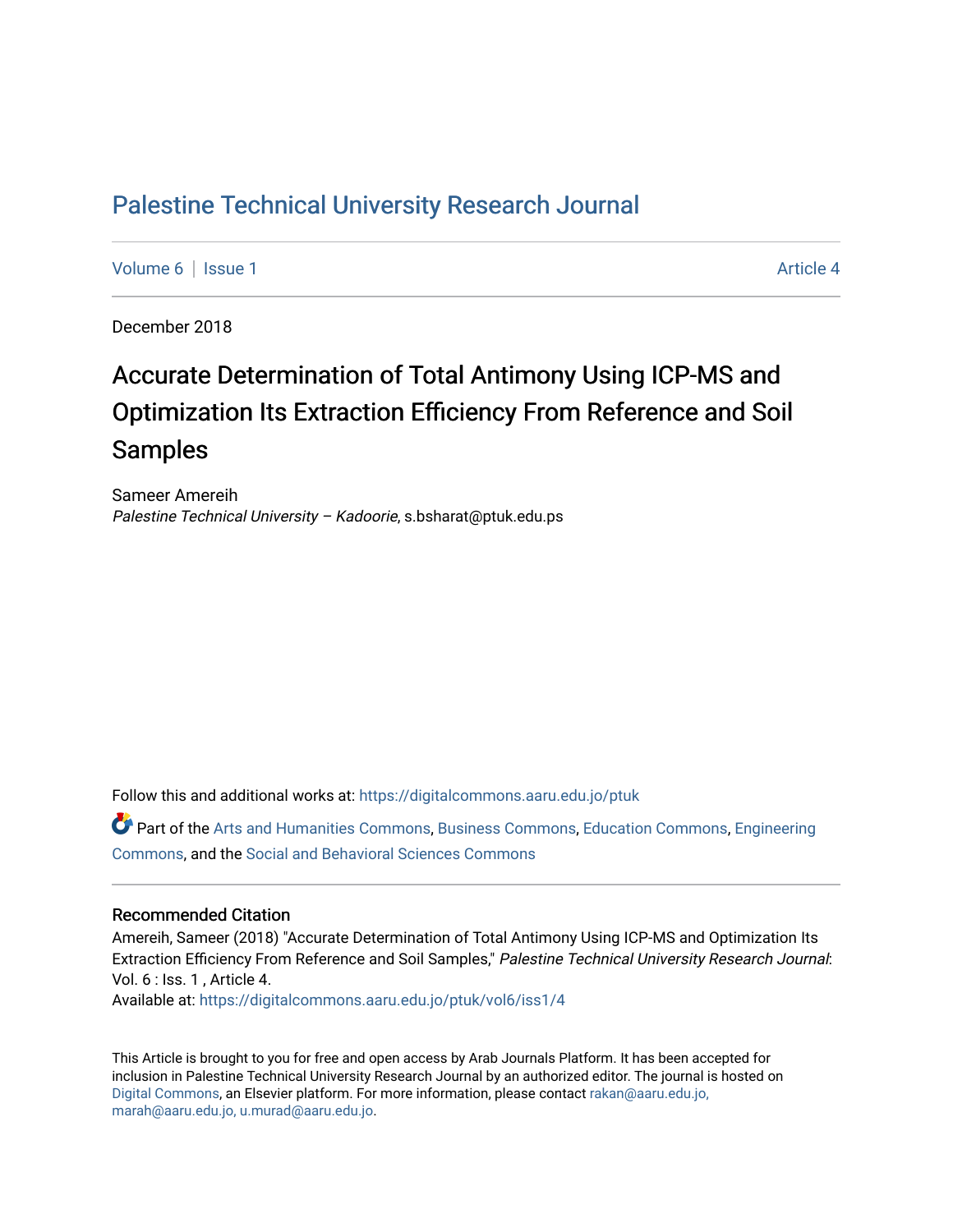

Sameer Amereih<sup>1\*</sup>, Thomas Meisel<sup>2</sup>, Wolfhard Wegsheider<sup>2</sup>

<sup>1</sup>Palestine Technical University-Kadoorie, P. Box 7, Tulkarm, Palestine <sup>2</sup>University of Leoben, Franz-Josef-Strasse 18, 8700 Leoben, Austria

**\*** Corresponding author: [s.bsharat@ptuk.edu.ps](mailto:s.bsharat@ptuk.edu.ps)

Received: 25/9/2018, Accepted:22/11/2018, Published:18/12/2018…

Abstract: Two independent digestion techniques (microwave acid digestion with HF and HCl, HNO<sub>3</sub> and Na<sub>2</sub>O<sub>2</sub> sintering, respectively) were applied to determine the total Sb concentration in a real soil sample and in reference materials: Icelandic Basalt (BIR-1), Cody Shale (SCo-1) and (Soil-7). ICP-MS was used to determine total antimony concentrations in the digested and the extracted solutions using external calibration and isotope dilution technique. The recoveries of Sb using HF in the acids digestion mixture in closed-vessels microwave digestion system were excellent and the concentrations are in very good agreement with certified or reported concentrations of reference materials. Using closed-vessels combined with microwave heating systems probably prevents the loss of volatile Sb compounds. The use of hydrogen fluoride with other strong acid can help dissociating insoluble antimony silicates. Different extraction reagents were tested for their ability to extract antimony using an ultrasonic bath namely: EDTA disodium salt, potassium hydroxide, citric acid monohydrate, pyridine-2,6-dicarboxylic acid, ammonium acetate, ammonium oxalate, ammonium thiocyanate, ammonium persulphate and di-ammonium hydrogen citrate. A 500 mmol L<sup>-1</sup> solution of citric acid pH 1.08 proved to be the most efficient extractant. Optimization of the extraction conditions were investigated by studying the effect of pH, concentration, temperature, time of extraction, the ratio of sample mass to the volume of extractant and the number of consecutive extractions. As a result three consecutive extractions for a total time of 45 min at 80 ˚C was the most efficient condition for Sb extraction. Using these extraction conditions 61%, 3.7% RSD and 42%, 2.2% RSD  $(n=6)$  of the total antimony in the real soil and Soil-7 samples, respectively could be extracted.

*Keywords***:** Antimony, Soil Sample, Digestion techniques, ICP-MS, Isotope dilution, Extraction efficiency

## **Introduction**

Antimony and its compounds are considered to be priority pollutants by Environmental Protection Agency of the United States (US-EPA) and European Union (EU) (Filella et al. 2002).Sb is on the list of hazardous substances under the Basel convention concerning the restriction of transfer of hazardous wastes across borders (UNEP, 2014).

The maximum contaminate level (MCL) of Sb in drinking water according to USEPA standards is 6 µg L<sup>-1</sup> (USEPA, 2007). In unpolluted waters the concentrations are below 300 ngL<sup>-1</sup>. The EU established a maximum admissible concentration of antimony in drinking water of 5  $\mu$ gL<sup>-1</sup> (Conical of the EU). The minimal health risk of Sb in soil is about 20 mg kg<sup>-1</sup> [(NYSDOH, 1993). Organic soils are highly enriched (factor 5–10 compared to mineral soils) in Sb. Soils and stream sediments return comparable median Sb concentrations (Reimann et al. 2010). Sb remained geochemically very stable in wetland (i.e. waterlogged) sediments rich in organic matter (Shrivas et al. 2008). The United States Food and Drug Administration (US-FDA) tolerates a maximum of 2 µg g-1 of antimony in food (Iffland, R., 1988) and the accepted daily limits for humans orally exposed to antimony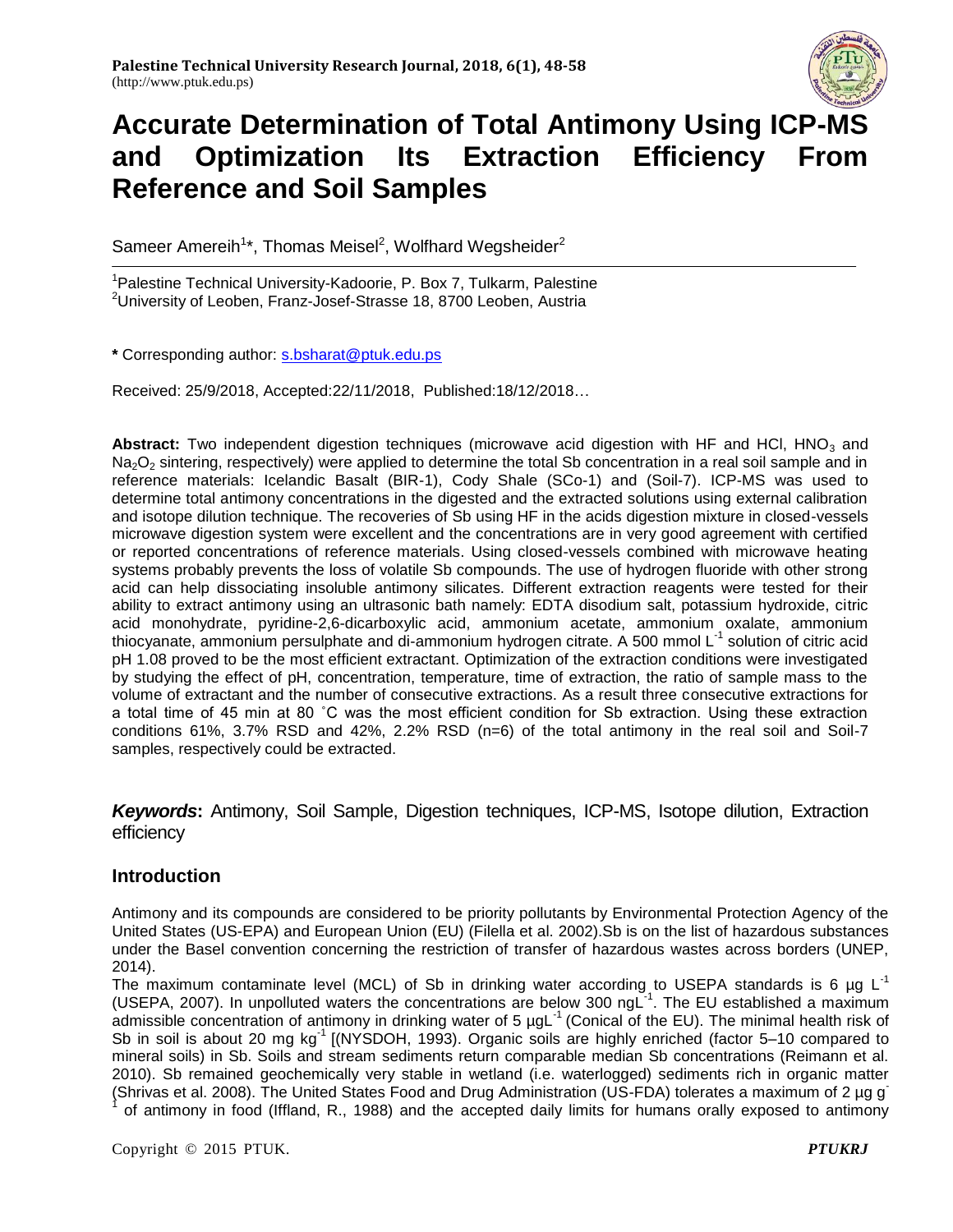compounds (over an extended period of time) range from 24.5-32.5 µg of antimony compound per day (Maeda, 1994). Antimony is usually present at levels less than 1.0  $\mu$ g g<sup>-1</sup> in all human tissues, and hair contains the largest amount (Filella et al. 2002). Antimony is a non-essential element in plants, animals and humans but causes toxic effects. Inhalation exposure to Sb compounds can produce a series of diseases, such as fibrosis, bone-marrow damage and carcinomas (Zheng et al. 2000).

The most common methods used for environmental samples are atomic absorption spectrometry (AAS) (either flame or graphite furnace) and inductively coupled plasma-atomic emission spectroscopy (ICP-AES). Spectrophotometric methods were used for the determination of antimony (Warnken et al. 2017); the best known of these methods is the rhodamine B method (APHA, 1972). Water and waste water samples can be analyzed for antimony by EPA Test Methods 220.1 (atomic absorption, direct aspiration), 220.2 (atomic absorption, furnace technique), or 200.7 (inductively coupled plasma-atomic emission spectroscopy) (USEPA, 1979). . Important Feature of ICP-MS is the capability of the system to perform isotope ratio measurements and consequently isotope dilution analysis due to the mass specificity of the detection system. Isotope dilution analysis is a calibration procedure. The technique is considered the best way of calibration, since the internal calibrant employed will be affected exactly in the same way as the analyte by drift on the instrument with time (Koellensperger, 2003 ).

 . The determination of antimony in solid samples suffers from interference effects due to complex matrices and the loss of analyte during sample preparation (Nash et al. 2000)**.** Therefore, the selection of sample preparation and analysis techniques is critical and must be considered prior to analysis. Sample preparation steps for the determination of total antimony in solids materials involve matrix digestion techniques. This is usually done by decomposition of the sample matrix at high temperatures in acidic media. Mixtures of oxidizing acids like  $H_2SO_4$ ,  $HNO<sub>3</sub>$ , HClO<sub>4</sub> were used to digest soils with high silicate content leading to low recoveries (10-56%) due to the formation of insoluble Sb(V)-silicate (Nash et al. 2000). Improved sample decomposition is achieved by using HF in conjunction with the above oxidizing acids. HCl is also used for matrix digestion improves the recovery of total antimony in soil and sediments up to 90%.16 Heating systems reported for HCl digestion include furnace, hot block and sand batch technologies. Recent improvements in digestion techniques have resulted largely from advances in microwave technology. These techniques offer the advantages of less reagent and sample usage, reduced cross contamination between samples and reduced analyte loss by volatilization (Neas & Collins, 2003).

In this work the first task was to determine accurately the total Sb concentration in the tested soil sample, by validating the digestion step and choosing the suitable determination method for total Sb found in the digest solution. ICP-MS is an appropriate choice, since it provides superior sensitivity and selectivity. The next step was to optimize the extraction efficiency of total extractable Sb, by choosing a suitable extractant and optimization all extraction parameters that maximize the extraction yield.

## **Material and methods**

.

### **Samples and reference materials**

In this work, the samples used for method development was part of the samples collections done by Fritsche, 2003 during his master study (Fritsche, 2003). It was taken from soil surface (0-5 cm) near the edge of a highway (Vienna/A23). The sample is an alkaline soil (pH of water extract (1:5) is 8.6), the conductivity of the filtrate of a water extract was 159 µS cm<sup>-1</sup> and the organic carbon was 1.71 %(m/m). The collected soil sample was dried at ambient air temperature and then sieved to obtain the 2 mm soil fraction. The sieved sample were grinded using a mixer mill (MM200) obtained from Retsch, Germany. The final fineness of samples particles after grinding was about 0.01 mm. Two reference materials Icelandic Basalt (BIR-1) and Cody Shale (SCo-1) obtained from U.S. Geological Survey and a certified soil reference material (Soil-7) obtained from the International Atomic Energy Agency (IAEA) were used in this work to validate the digestion method of the soil sample.

### **Chemicals and reagents**

For preparation of all solutions RO MilliQ system (18.2 M $\Omega$  cm<sup>-1</sup>) water was used. Sodium peroxide (≥95 %(m/m), Fluka) or acids were used for mineralization of soil samples. The acids were all of analytical grade obtained from Merck company: nitric acid 70 %(m/m) hydrochloric acid 37 %(m/m) and hydrofluoric acid 40 %(m/m). Extraction solutions were prepared from analytical grade reagents: citric acid monohydrate 99.5-100.5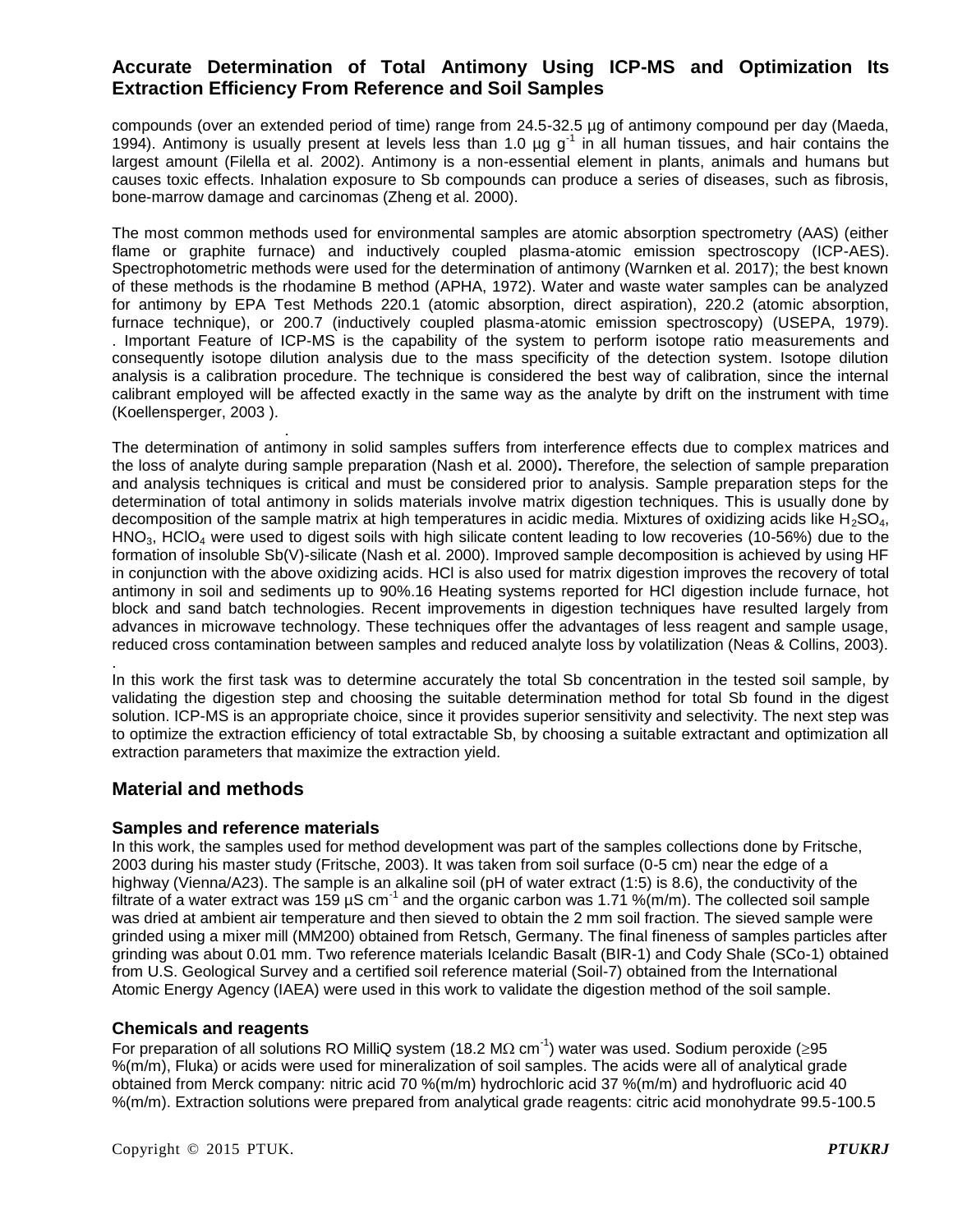%(m/m), potassium hydrogen phthalate 99.9-100.1 %(m/m), ammonium persulphate >98 %(m/m), EDTAdisodium Salt 99.0-101.0 %(m/m), potassium hydroxide 88 %(m/m), ammonium acetate ≥97 %(m/m) ammonium thiocyanate >98.5 %(m/m), Ammonium oxalate >99 %(m/m), di-ammonium hydrogen citrate ≥ 98%(m/m). Calibration solutions (0.2 to 50  $\mu$ g L<sup>-1</sup>) for Sb were prepared daily by diluting aliquots of ICP-MS standard solution (High-Purity standards, Charleston, SC USA) 10 µg mL $^{-1}$  ± 0.5% in 2% HNO<sub>3</sub> + trace HF. Indium ICP-MS standard (High-Purity standards) was used as internal standard in all measured solutions (40 µg L<sup>-1</sup> in the final solution). All standard solutions were stored in dark plastic containers in a refrigerator at a temperature 1-  $4^{\circ}$ C.

#### **Instrumentation**

Soil samples were grinded using a mixer mill (MM200) obtained from Retsch, Germany. a muffle furnace and a microwave sample preparation system (Multiwave, Anton-Paar, Graz) were used for samples digestion. The extraction procedure was carried out using an ultrasonic water bath obtained from Bandelin Sonorex Super, RK 106, Germany. The supernatant was separated using Eppendorf Centrifuge. a programmable pipette and dispense device (EDOS 5222 Eppendorf) was very helpful for the precise dilution of standards and samples. a standard Agilent Technologies HP4500 inductively coupled plasma mass spectrometer (ICP-MS) system with forward rf power of 1300 W, a Babington nebulizer and a cooled quartz glass spray chamber were used for all measurements.

#### **Digestion procedure**s

The total initial Sb concentrations were determined in the soil sample and in the residues by two independent decompositions methods; sodium peroxide sintering and microwave digestion.

Sodium peroxide sintering: 100 mg of finely powered sample and 0.6 g fine grained Na<sub>2</sub>O<sub>2</sub> were sintered at 480  $\pm$ 10 °C in a muffle furnace for 0.5 hour in glassy carbon crucible. Upon cooling, H<sub>2</sub>O was added until reaction ceased. The precipitate was separated using centrifugation (4500 for 5 min) and dissolved in 3mol L<sup>-1</sup> of HCl after collecting the supernatant in a 100 mL in polypropylene volumetric flask. Two mL of concentrated subboiled HCl were used for rinsing the crucible. The dissolved residue and acidified supernatant were combined and made up to the mark of 100mLcertified volume.

Microwave digestion: 100 mg of soil sample were placed in high pressure PTM vessels together with 5 mL HNO<sub>3</sub> plus 1 mL of HF and digested using microwave for half an hour. The important parameters of the digestion method were a maximal power setting of 1000 W, a maximum temperature of 220 ˚C and maximum pressure of 75 bars. After cooling 2 mL HCl were added and the digestion process continued for another half an hour with the same conditions. The digestion was done on two stages to overcome any possible coprecipitation of, especially trivalent, trace elements as fluorides. The digested mixture was subsequently transferred to 100 mL volumetric polyethylene flasks and diluted to the mark with highly purified water. Two reference materials (BIR-1 and SCo-1, USGS) and a certified reference material (Soil-7, IAEA) were used in order to validate the completeness of digestion.

### **Extraction procedure**

Choosing a suitable extractant: 10 mL of 10 mmol  $L^{-1}$  concentration of one of tested extractants (citric acid monohydrate, potassium hydrogen phthalate, ammonium persulfate, EDTA-disodium Salt, potassium hydroxide, ammonium acetate, ammonium thiocyanate, Ammonium oxalate and di-ammonium hydrogen citrate) were added to 0.5 g of test soil in a 10 mL screws-cap polystyrene tube. Subsequently, the tube was sonicated for 60 min in an ultrasonic bath at room temperature. The solution was then centrifuged at a speed of 4000 rpm for 5 min and filtered using a 0.45 µm syringe filter.

Optimizing extraction conditions for total extractable Sb: The extraction efficiency using citric acid as an extractant for total Sb in soil was optimized by studying the effect of important extraction conditions like concentration, pH, temperature, time of extraction, the ratio of sample mass to volume of extractant and the number of consecutive extractions. Extraction of antimony was done by weighing 0.1-0.5 g of soil into a screwcapped polystyrene tube (10 mL), and then 3.3-10 mL of 0-500 mmol  $L<sup>1</sup>$  citric acid of pH 1.08-6.0 were added. The pH was adjusting using different combinations of citric acid and 500 mmol L<sup>-1</sup> of ammonium hydroxide and nitric acid. The extraction was preformed in an ultrasonic water bath at a temperature of 22-80 ˚C, and sonicated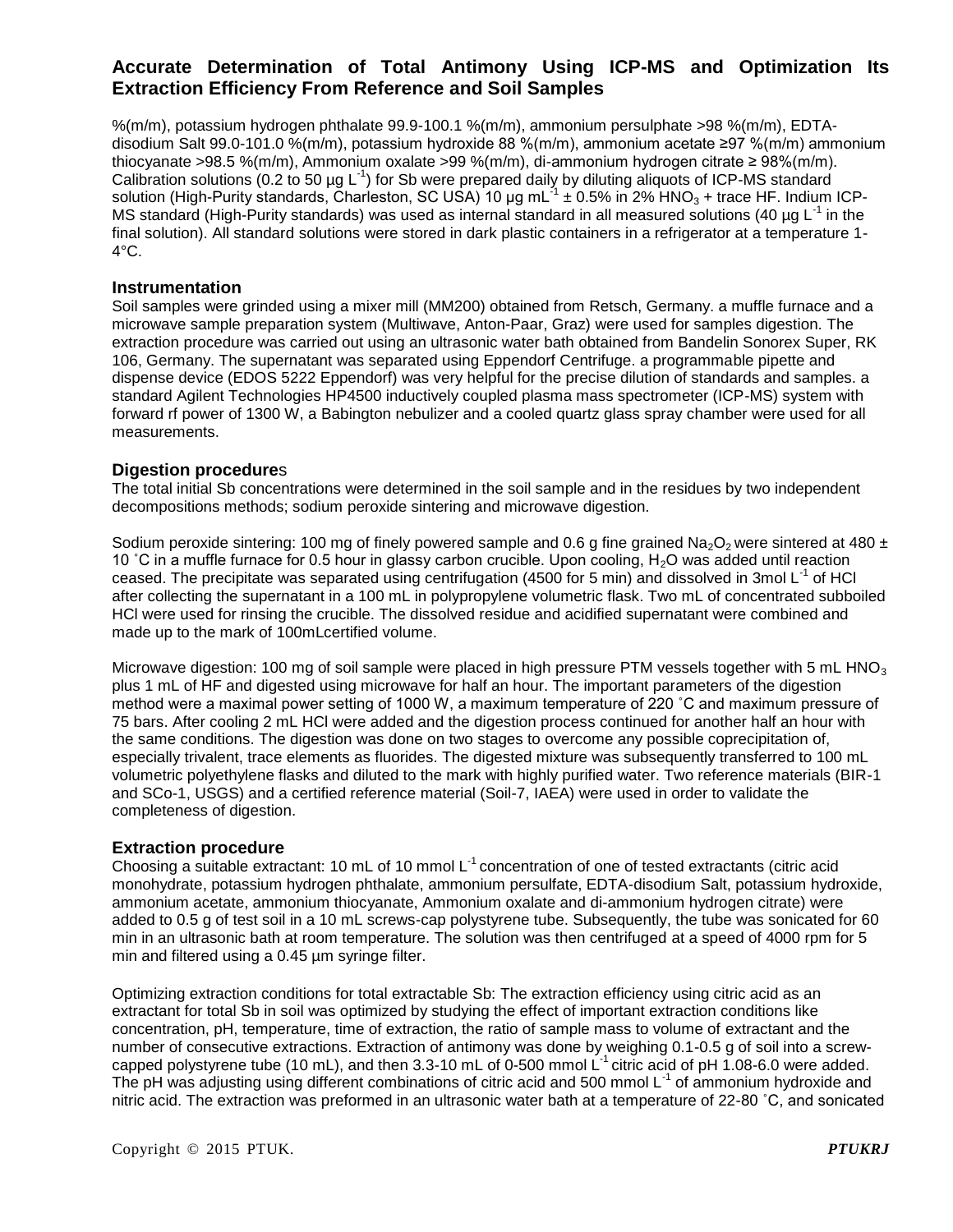for 15-120 min. The supernatant was separated after centrifuging (4000 rpm) for 5 minutes. This successive extraction was repeated 1-4 times. An extraction procedure for total was evaluated after optimization of all extraction conditions to yield the maximum extractable Sb under the experimental conditions. Fig. 1 represents this extraction procedure in a schematic way.



**Figure 1. The optimized extraction procedure**

### **Concentrations measurements**

External Calibration: ICP-MS was used to determine total antimony in the digested and extracted solutions using external calibration after filtering the solutions through  $0.45 \mu m$  membrane syringe tip filters (Lactan, Austria). Further dilutions in the range of (104-5200) were done depending on the expected concentration range. Indium ICP-MS reference solution was used as internal reference in all measured solutions (40 µg  $L^{-1}$  in the final solution).

Isotope Dilution: This was done by blending appropriate amounts (1.0, 2.0, 3.0 and 4.0 g) of (nominal 10  $\mu$ g g<sup>-1</sup>) isotope enriched spike with proper amounts (4.0, 3.0, 2.0 and 1.0 g) of 10  $\mu$ g g<sup>-1</sup> natural soil digested or extracted solutions. The isotope ratios of <sup>121</sup>Sb/<sup>123</sup>Sb or <sup>123</sup>Sb/<sup>121</sup>Sb were measured in the isotope ratio mode following a special measurement protocol (Fig. 2) in order to correct for the blank contribution.



*Figure 2. Measurement protocol for reverse* **isotope dilution**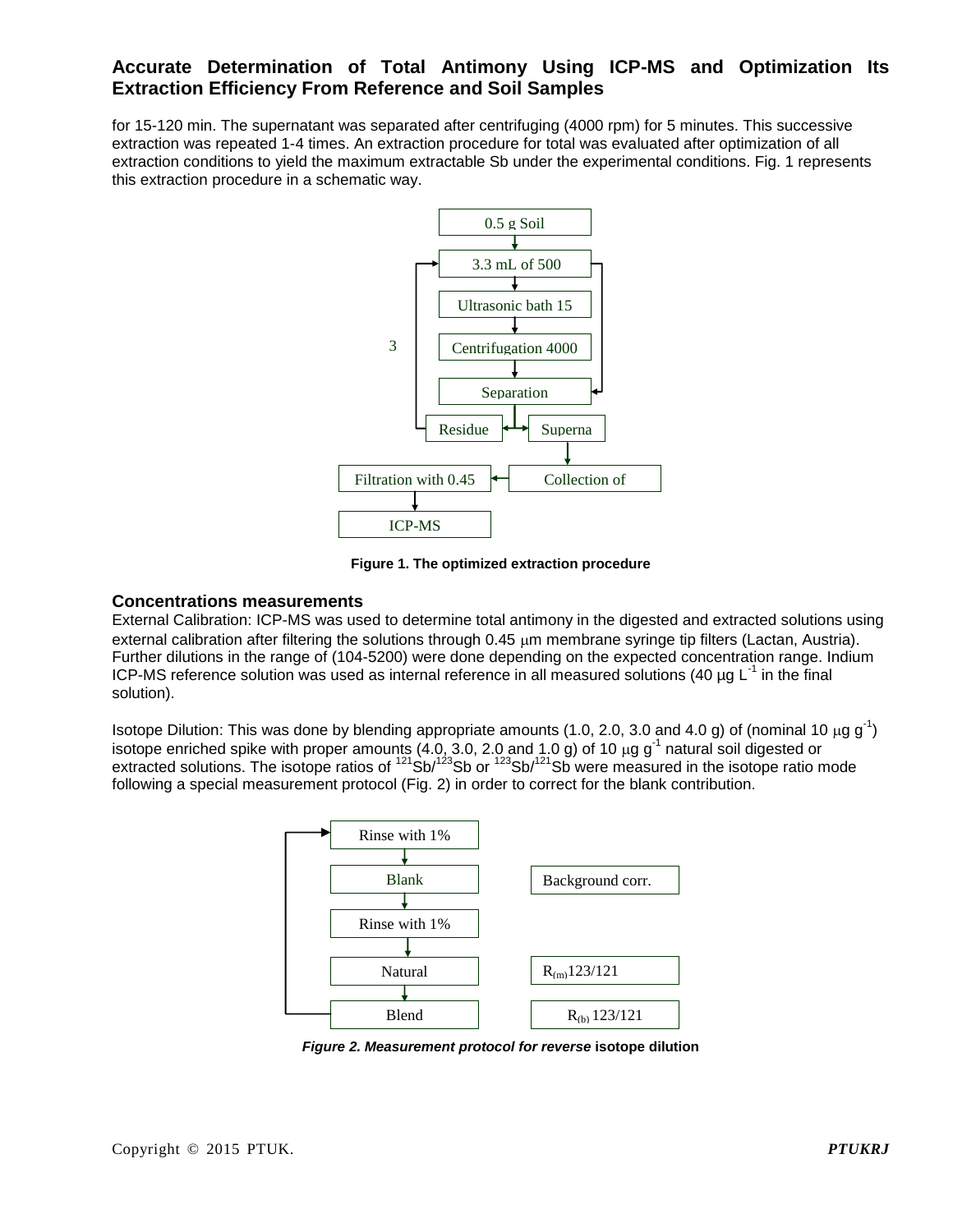The basic principle of IDMS is that an amount of sample *(Nx)* is blended with an amount of an enriched spike  $(N_v)$ , R<sub>y</sub> and R<sub>x</sub> are the isotope ratio of the spike and the sample respectively.

$$
\frac{N_x}{N_y} = \frac{R_y - R_b}{R_b - R_x} \times \frac{h_{iy}}{h_{ix}}
$$
\n(1)

 $h_i$  represents the isotopic abundance of the reference isotope in the spike (y) and in the sample  $(x)$ , respectively.

#### **Results and discussion**

#### **Digestion**

The results of antimony recovery using the two methods (sodium peroxide sintering and microwave digestion) for the tested samples (Table 1) show no statistically significant difference. The concentrations of Sb in the majority of digested samples by HF microwave digestion method are more precise and accurate. The recovery of antimony using HF microwave digestion is slightly higher than that obtained using sodium peroxide sintering. High temperature (480˚C) used in sodium peroxide sintering method may cause loss of volatile antimony compounds including SbCl<sub>3</sub> and SbCl<sub>5</sub> which seems to be found in very low amounts (Koellensperger, 2003). Using closed-vessels with microwave heating systems to prevent volatilization at high temperature helps to overcome the problem of analyte loss. When using sodium peroxide sintering, the resulting solutions contain high dissolved solids which in some cases are troublesome to the ICP-MS measurements especially at low concentrations of the analyte. Hydrogen fluoride with other strong acids is generally required to release antimony from soil particularly if present as insoluble antimony silicate (Koellensperger, 2003). Precautions must be taken into account to avoid coprecipitation of insoluble fluorides with some trace elements during acid digestion. This was done by minimizing the amount of HF used at a level where only complete digestion can be achieved and also by carrying out the digestion in two stages. The second stage will help in dissolving the possible precipitates. The results obtained for reference materials are in agreement to the extent shown in table 1 with the certified results. Hence, the recovery of Sb concentration in the tested soil sample after HF microwave digestion was higher and Sb concentration more precise than Sb concentration in the digested soil solution done by sodium peroxide sintering. Total antimony concentration (4.25 µg g<sup>-1</sup>) which was determined after HF-microwave digestion method represents total Sb used for calculations of the fraction of extractable Sb.

| Sample name          |                                          | Kind of the method Mean of Sb concentration<br>$(\mu gg^{-1}), n=3$ | <b>SD</b><br>$(\mu gg^1)$ | Mean value reported<br>or certified<br>$(\mu gg^{-1})$ |
|----------------------|------------------------------------------|---------------------------------------------------------------------|---------------------------|--------------------------------------------------------|
| Soil-7 (CRM)         | Na <sub>2</sub> O <sub>2</sub> Sintering | 1.56                                                                | 0.13                      | $1.7 \pm 0.2$                                          |
|                      | Microwave                                | 1.85                                                                | 0.07                      | $1.7 \pm 0.2$                                          |
| $BIR-1$ (RM)         | Na <sub>2</sub> O <sub>2</sub> Sintering | 0.68                                                                | 0.09                      | $0.58 \pm 0.16$                                        |
|                      | Microwave                                | 0.55                                                                | 0.06                      | $0.58 \pm 0.16$                                        |
| $SCo-1$ (RM)         | $Na2O2$ Sintering                        | 2.37                                                                | 0.14                      | $2.5 \pm 0.13$                                         |
|                      | Microwave                                | 2.5                                                                 | 0.02                      | $2.5+0.13$                                             |
| <b>Examined soil</b> | Na <sub>2</sub> O <sub>2</sub> Sintering | 4.17                                                                | 0.3                       |                                                        |
|                      | Microwave                                | 4.25                                                                | 0.18                      |                                                        |
|                      |                                          |                                                                     |                           |                                                        |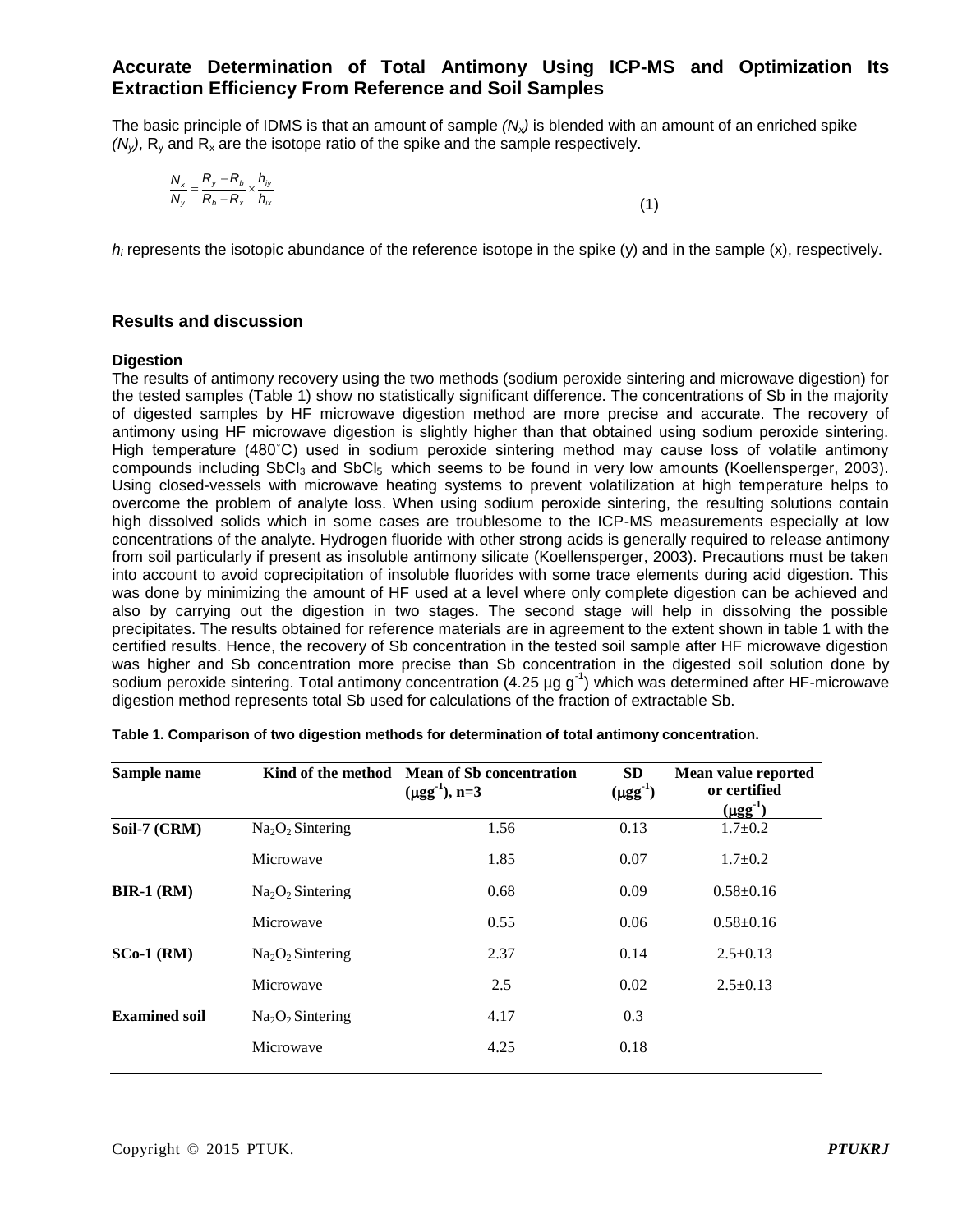#### **Optimization of Extraction efficiency**

The extraction efficiencies of a series of extractants with concentrations of 10 mmol  $L^{-1}$  are shown in Fig. 3. The majority of the selected extractants contain sulfur or oxygen groups where complexation with antimony may occur. Citric acid was the most efficient extractant among the tested reagents. The results of the effect of the citric acid concentration in the range of 0-500 mmol L<sup>-1</sup> on the extraction efficiency are represented in Fig. 4. The height of each column in this figure and the following figures represents the mean of three replicates and the uncertainty bars represent the standard deviation. It was found that as the concentration of citric acid increases the amount of extractable antimony rises. The optimum extraction efficiency was achieved using the highest tested concentration (500 mmol  $L^{-1}$ ). active of 1<br>
itric d co<br>
f ea hty l<br>  $\frac{1}{18}$ <br>  $\frac{1}{16}$ <br>  $\frac{1}{14}$ <br>  $\frac{1}{12}$ ation<br>active of 1<br>itriced code<br>f early 1<br>and 1<br>and 1<br>and 1<br>and 1<br>and 1<br>and 1<br>and 1<br>and 1<br>and 1<br>and 1<br>and 1<br>and 1<br>and 1<br>and 1<br>and 1<br>and 1<br>and 1<br>and 1<br>and 1<br>and 1<br>and 1<br>and 1<br>and 1<br>and 1<br>and 1<br>and 1<br>and 1<br>and 1<br>and 1<br>and 1<br>a 2 0 ratio<br>
oup<br>
stection<br>
at a<br>
contraction<br>  $\begin{bmatrix} 1 & 0 \\ 0 & 0 \\ 0 & 0 \\ 0 & 0 \\ 0 & 0 \\ 0 & 0 \\ 0 & 0 \\ 0 & 0 \\ 0 & 0 \\ 0 & 0 \\ 0 & 0 \\ 0 & 0 \\ 0 & 0 \\ 0 & 0 \\ 0 & 0 \\ 0 & 0 \\ 0 & 0 \\ 0 & 0 \\ 0 & 0 \\ 0 & 0 \\ 0 & 0 \\ 0 & 0 \\ 0 & 0 & 0 \\ 0 & 0 & 0 \\ 0 & 0 & 0 \\ 0 & 0 & 0 \\ 0 & 0 &$ 



**Figure 3. Effect of extractant kind. Extraction conditions: extraction temp. room temp., no. of repeated extractions 1, conc. of extractant 10 mmol L-1 , soil m/v extr. 0.5/10 g ml-1 , extraction time 60. min.**





Changing the pH of 500 mmol  $L^{-1}$  citric acid highly affects the extraction efficiency as shown in Fig. 5. The extraction yield increases as pH decreases; this can be explained by the mobilization effect of the acidic pH. The latter effect increases the surface area where complexation might occur between antimony species that are adsorbed to mineral surfaces and citric acid. The mobilization of antimony that is bound to the mineral surface as Sb(III) will also increase at acidic pH. This observation is supported by the work of Pilarski et al. 1995(Pilarski et al. 1995) who report that adsorption of Sb(OH)<sub>3</sub> was reduced by about 15% as the pH was increased from 3.1 to 5.4. Heavy metals, among them antimony, form less soluble phosphates, carbonates, hydroxides and sulfides, here metal sulfides remain insoluble within a pH range of about 5 to 9. Sorption and many metal precipitation processes are highly pH dependent with increased sorption with higher pH(Basta, 2000). Further, complexation between citric acid and antimony has been observed at very acidic pHs. Thus more complexation of Sb results in a higher mobility in soil (Hammel et al. 2000), and the extraction efficiency increases as the pH decreases. The pH of the highest extraction efficiency was 1.08 pH of 500 mmol  $L^{-1}$ citric acid.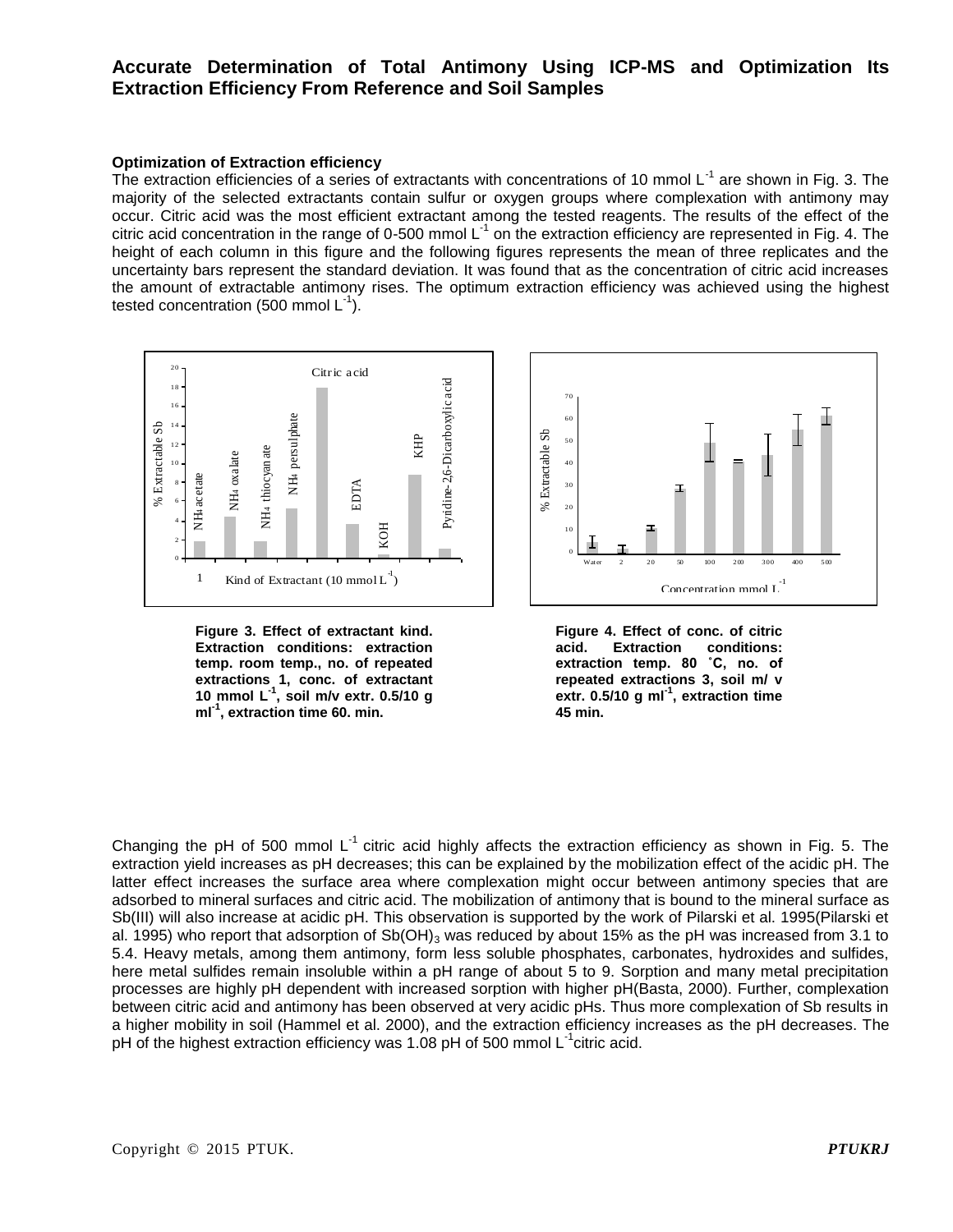Careful consideration of the temperature effect on extraction yield is required. The temperature dependence of antimony leaching in the range 40-80 ˚C is plotted in Fig. 6. Both extractant and the ultrasonic bath temperatures were adjusted before starting sonicating. The graph in Fig. 6 is indicating an increase of the extraction yield as the temperature increases. Temperature exerts a positive influence in soil matrix dissociation and on diffusion process involving antimony and citric acid species, an effect of major importance. The maximum extraction yield was obtained at the highest temperature (80˚C) of extractant in ultrasonic bath.



**Figure 5. Effect of pH of extraction solution. Extraction conditions: extraction temp. 40 ˚C, no. of repeated extractions 1, soil m/v extr. 0.5/10 gmL-1 , extraction time 45 min.**

**Figure 6. Effect of temperature. Extraction conditions: conc. of citric acid 500 mmolL-1 , pH 1.08 no. of repeated extractions 3, soil m/v extr. 0.5/10 gmL-1 , extraction time 45 min.**

Studying the influence of the total contact time between the extraction solution and the soil sample under sonicating showed a positive correlation. The maximum extraction yield could be obtained after 45 min. This time reflects the total time of extraction which was repeated three times, 15 minutes for each replicated extraction using 3.3 mL for each one. A prolonged extraction interval did not lead to any significant increase (Fig. 7). In order to take into account all parameters that could affect the extraction procedure the mass of soil sample to the volume of extractant (500 mmol  $L^{-1}$  citric acid) ratio and the effect of number of replicated extractions also were investigated. Results are represented in Fig. 8 and 9, where an increase in mass to extractant volume (0.01 to 0.1) did not lead any significant change in the extraction yield. The inconsistency of results in figures 7 and 8 may it is due to an adsorption effect at higher soil masses. Also, there was also no significant difference between three or four replicate extractions.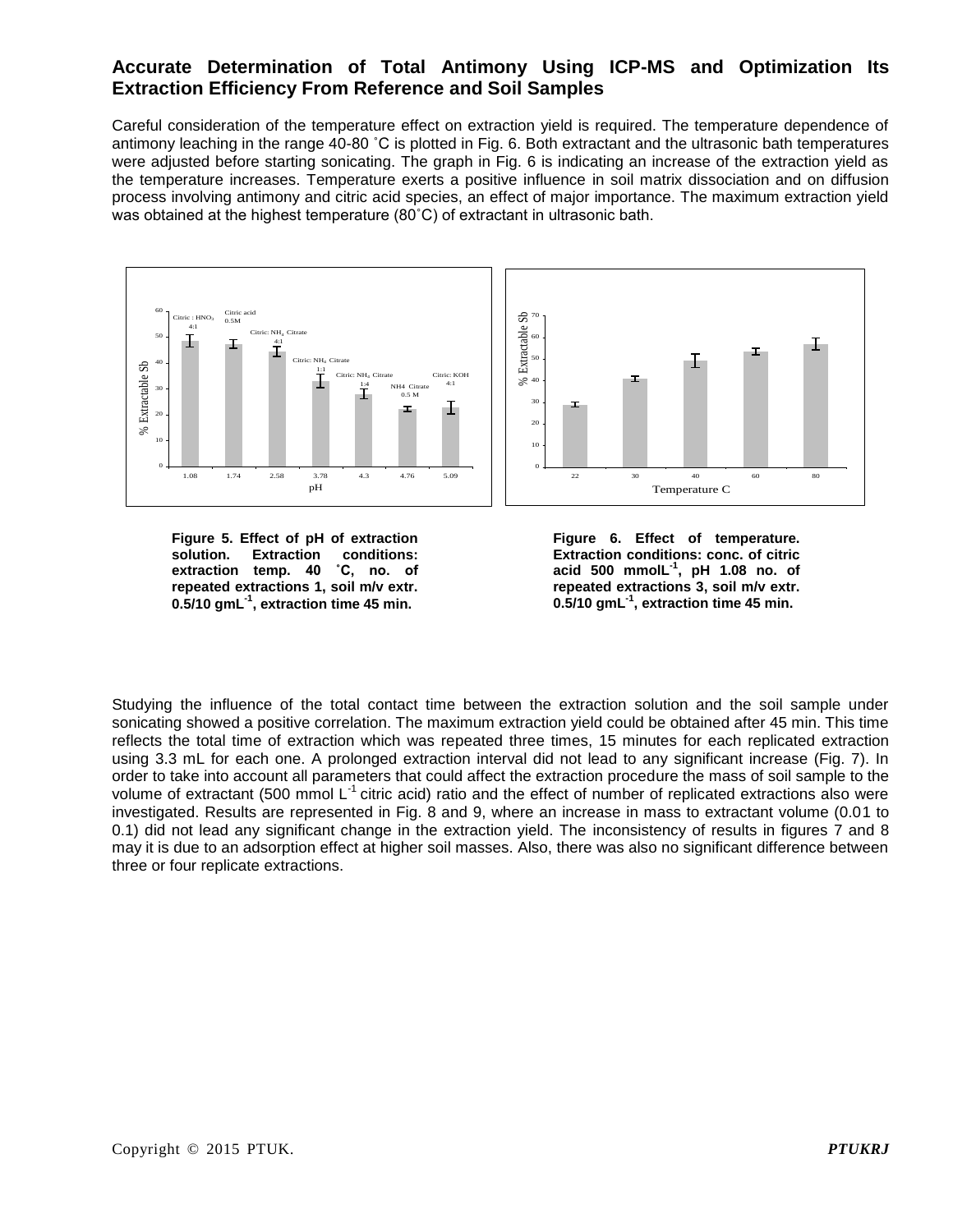

**Figure 7. Effect of extraction time. Extraction conditions: conc. of citric acid 500 mmol L-1 , pH 1.08, extraction temp. 30˚C, no. of repeated extractions 3, soil m/v extr. 0.5/10 g mL-**<sup>1</sup>

**Figure 8. Effect of sample mass to extractant volume. Extraction conditions: conc. of citric acid 500 mmol L-1 , pH 1.08, no. of repeated extractions 3, extraction temp. 40 ˚C, time of extraction 45 min.**



**Figure 9. Effect of no. of repeated extractions. Extraction conditions: conc. of citric acid 500 mmol L-1 , pH 1.08, extraction temp. 30 ˚C, soil m/v extr. 0.5/10 g mL-1**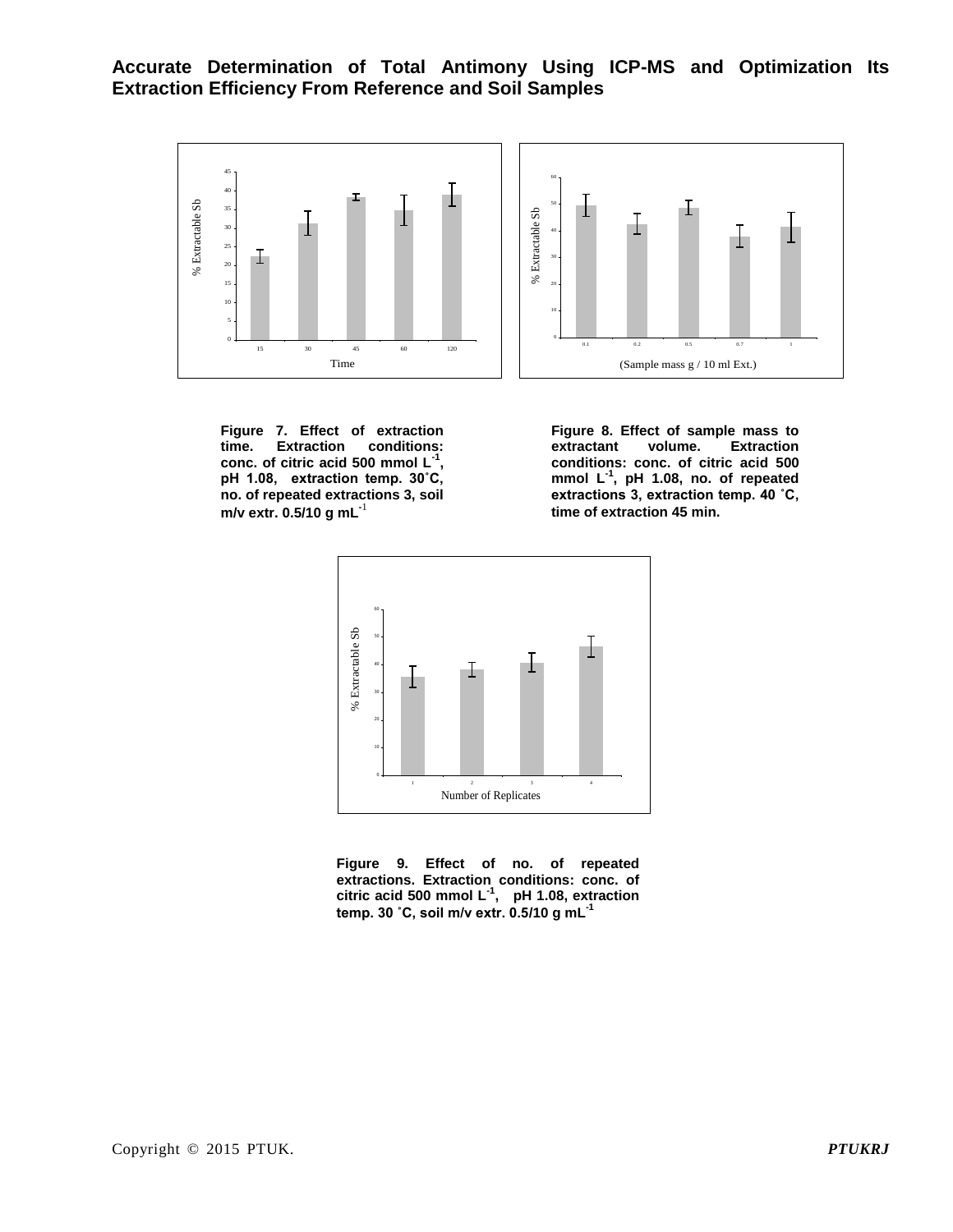#### **The optimized extraction conditions for total Sb**

The extraction efficiency using citric acid as an extractant for total Sb in soil was optimized as was previously discussed in detail by studying the effect of the most important extraction parameters like concentration, pH, temperature, time of extraction, the ratio of sample mass to the volume of extractant and the number of consecutive extractions. The results are presented in Table 6. It was observed that the parameters that had the largest effect on the extraction efficiency were citric acid concentration; the pH and temperature (see Table 2). Using the best extraction conditions 61% (3.7% RSD n=3) of total Sb could be extracted. Applying these condition to Soil-7 (CRM) yielded only 42% (2.2% RSD, n=3) (Table 3). This indicates that a reliable extraction procedure for a certain material may not be applied to another material because the adsorption/binding forces of the analyte of interest to the solid are strongly matrix dependent. The difference in the amount of extractable antimony between the CRM and the soil sample may be due to the considerable higher amount of Sb in the traffic contaminated soil.

Table 2. Optimization of extraction efficiency for total Sb using citric acid

| <b>Parameter</b>                 | <b>Tested Range</b>   | <b>Results (Yield%)</b> | <b>Best Condition</b> |
|----------------------------------|-----------------------|-------------------------|-----------------------|
| <b>Extraction Time</b>           | 15 - 120 min          | $22.3 - 40.4$           | 45 min                |
| No. of Replicates                | 1 - 4                 | $35.5 - 46.5$           |                       |
| Temperature                      | $22 - 80 °C$          | $28.9 - 56.9$           | 80 °C                 |
| <b>Citric acid Concentration</b> | 0 - 500 mmol $L^{-1}$ | $5.1 - 61.6$            | 500 mmol $L^{-1}$     |
| pH                               | $1.08 - 5.9$          | $22.7 - 58.5$           | 1.08                  |

The extraction efficiency was gross-checked by carrying out a mass balance experiment. This involved the quantification of Sb remaining in the extracted sample residue plus that found in the sample extract. The extraction yield (%) was then calculated in two ways (A and B):

*(A) Total Sb in the digested soil solution Sb in extractant ×100 % Extraction yield <sup>=</sup>*

#### *(B) Sb in extractant +Sb in digested residue Sb in extractant ×100 % Extraction yield =*

The results (table 3) were obtained using the optimized extraction procedure (Fig. 1). By applying the above formulas A and B for calculating the extraction yield for our soil sample and for CRM (Soil-7) were calculated. Since both approaches lead to the same results no significant loss of antimony during the extraction procedure occurred.

Table 3. Comparison between the final optimized extraction efficiency calculated by two ways.

| <b>Sample</b>        | <b>Extraction yield A,</b><br>$(RSD, n=3)$ | <b>Extraction yield B,</b><br>$(RSD, n=3)$ |
|----------------------|--------------------------------------------|--------------------------------------------|
| Soil-7 (CRM)         | 42%, 2.2%                                  | 39, 2.5%                                   |
| <b>Examined Soil</b> | 61%, 3.7%                                  | 60, 4.0%                                   |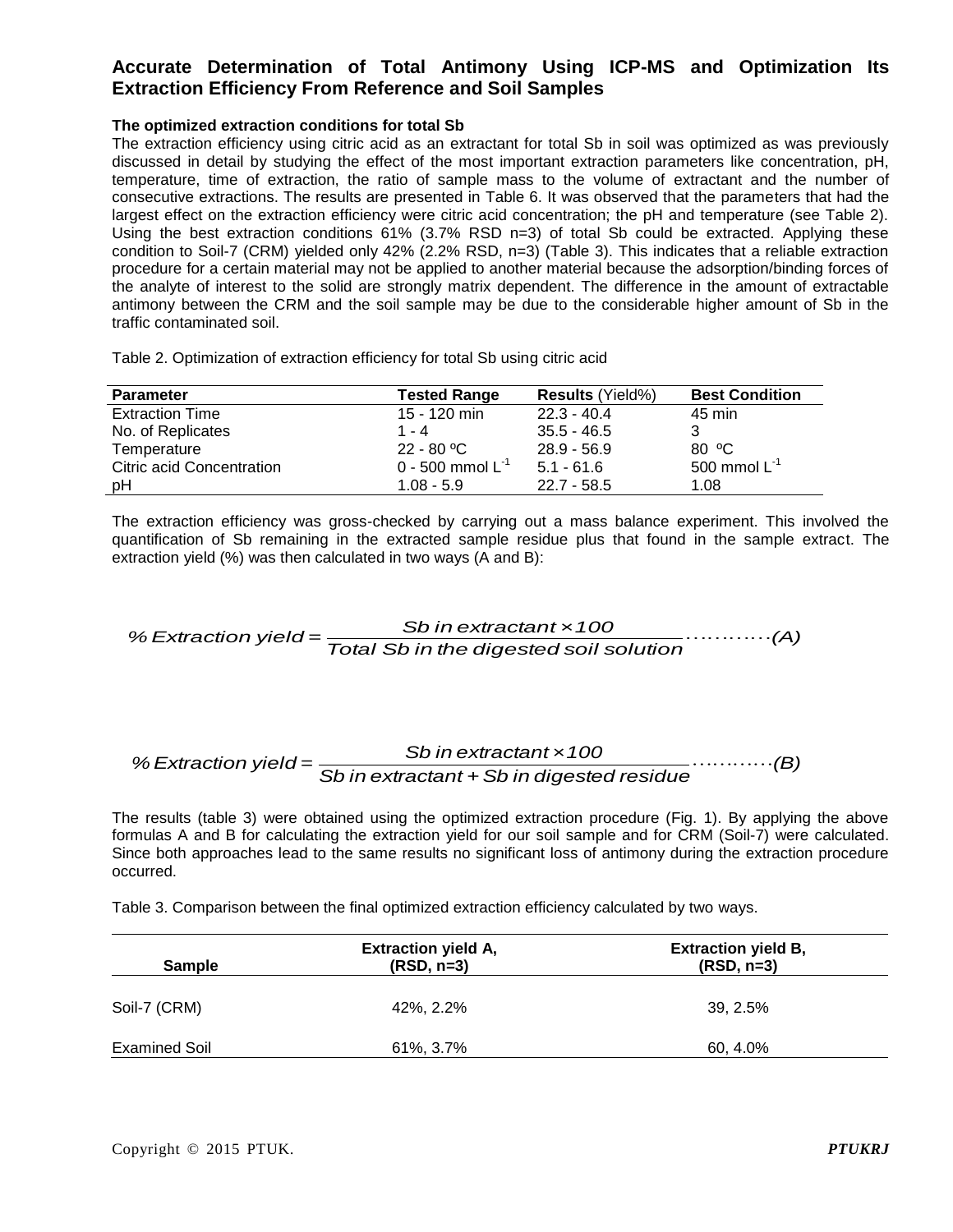### **Conclusion**

The recoveries of Sb using HF in the acids digestion mixture in closed-vessels microwave digestion system were excellent and the concentrations are in very good agreement with certified or reported concentrations of reference materials. Using closed-vessels combined with microwave heating systems probably prevents the loss of volatile Sb compounds. The use of hydrogen fluoride with other strong acid can help dissociating insoluble antimony silicates. ICP-MS was used to determine total antimony concentrations in the digested and the extracted solutions using isotope dilution technique, since this technique is considered the best way of calibration, since the internal calibrant employed will be affected exactly in the same way as the analyte by drift on the instrument with time. A 500 mmol  $L<sup>1</sup>$  solution of citric acid pH 1.08 proved to be the most efficient extractant. As a result three consecutive extractions for a total time of 45 min at 80 ˚C was the most efficient condition for Sb extraction. . Using these extraction conditions 61%, 3.7% RSD and 42%, 2.2% RSD (n=6) of the total antimony in the real soil and Soil-7 samples, respectively could be extracted.

### **References**

APHA. (1972). Methods of air sampling and analysis. Washington, DC:American Public Health Association. pp. 285-289.

Basta, N.T. (2000). Land application of by-products: A research overview. Beneficial Use of By-Products, Ohio Water Environment Association, Columbus, OH, Nov. 30-Dec. pp. 1.

Council of the European Union, (1998). Council Directive 98/83/Ec 'The quality of water intended for human consumption', Official Journal of the European Communities, L 330/42.

Filella, M., Belzile, N., Chen,Y.-W. (2002). Antimony in aquatic systems. Earth-Science Reviews, 57: 125-176.

Fritsche, J., (2003). Anthropogener Eintrag von Platingruppenelementen in straßennahe Böden, Master Thesis, University of Leoben.

Hammel, W., Debus, R., Steubing, L. (2000). Mobility of antimony in soil and its availability to plants. *Chemosphere*, 41, 1791–1798.

Iffland, R. Antimony. in: Seiler HG, Sigel H, Sigel A (Eds.) (1988). Handbook on toxicity of inorganic compounds. Marcel Dekker, New York. pp. 67–76.

Koellensperger, G., Hann, S., Nurmi, J., Prohaska, T., Stingeder, G. (2003). Uncertainty of species unspecific quantification strategies in hyphenated ICP-MS analysis. *J. Anal. At. Spectrom.* 18: 1047-1055.

Maeda, S. The Chemistry of Organic Arsenic, Antimony and Bismuth Compounds, (1994) Patai, S. (ed.), Wiley, Chichester. Ch 19, pp. 725–759.

Nash, M., Maskall, J., and Hill, S., (2000). Methodologies for determination of antimony in terrestrial environmental samples. *J. Environ. Monit.* 2: 97-109.